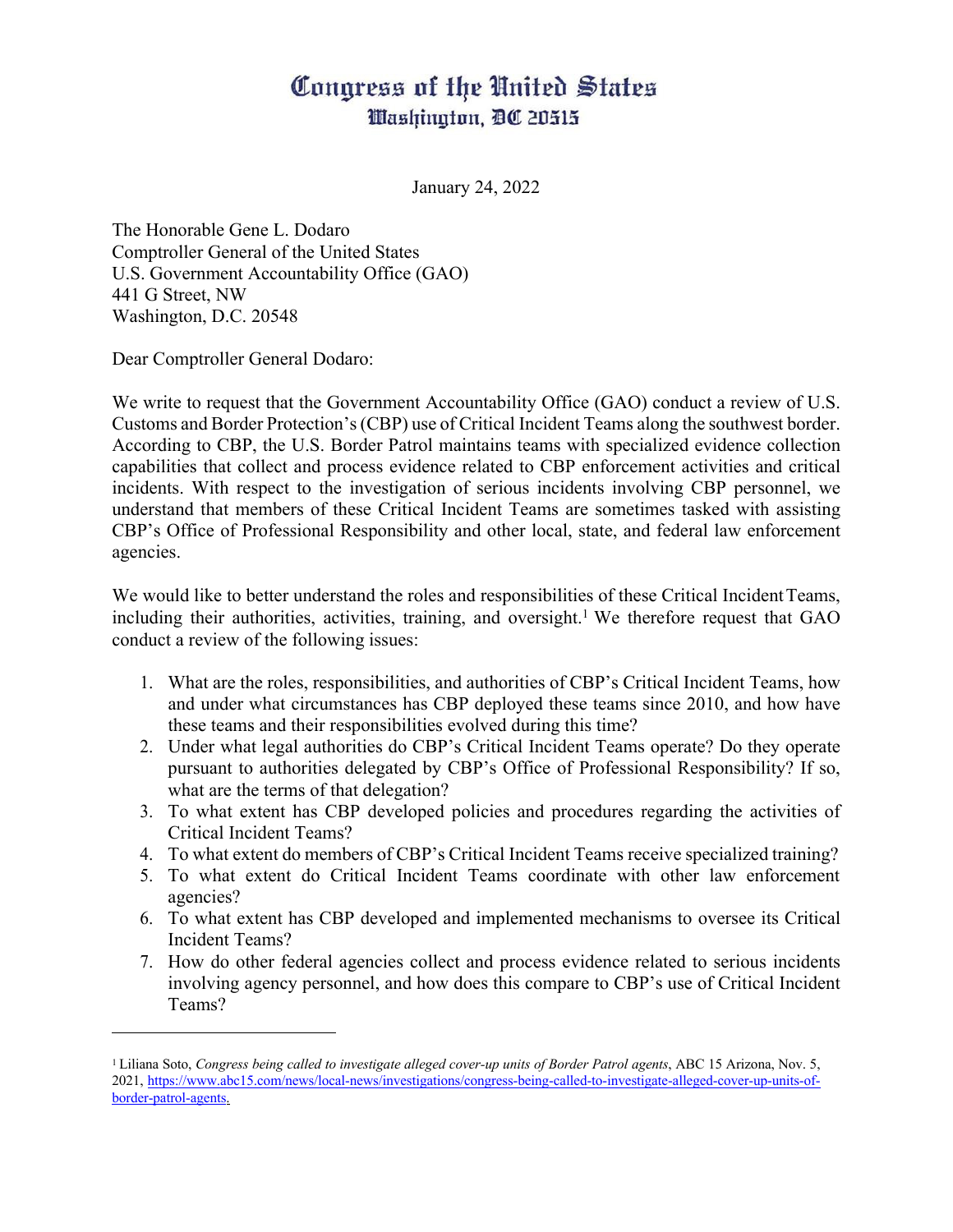- 8. How is the work of the Critical Incident Teams documented? If there are investigative reports for cases in which Critical Incident Teams become involved, how are such reports prepared, catalogued, and maintained?
- 9. What is the annual operating budget for the various Critical Incident Teams, and how is such funding provided?

Thank you for your assistance in this matter.

Sincerely,

Bennie G. Thompson Chairman Committee on Homeland Security

Terrold Nadler

Jerrold Nadler Chairman House Judiciary Committee

Gardage B. Malong

Carolyn B. Maloney Chairwoman Committee on Oversight and Reform

C Cataro

Gary C. Peters Chairman Senate Committee on Homeland Security and Governmental Affairs

Richard J. Durbin Chair Senate Judiciary Committee

Alex Padilla Chairman Subcommittee on Immigration, Citizenship, and Border Safety Senate Judiciary Committee